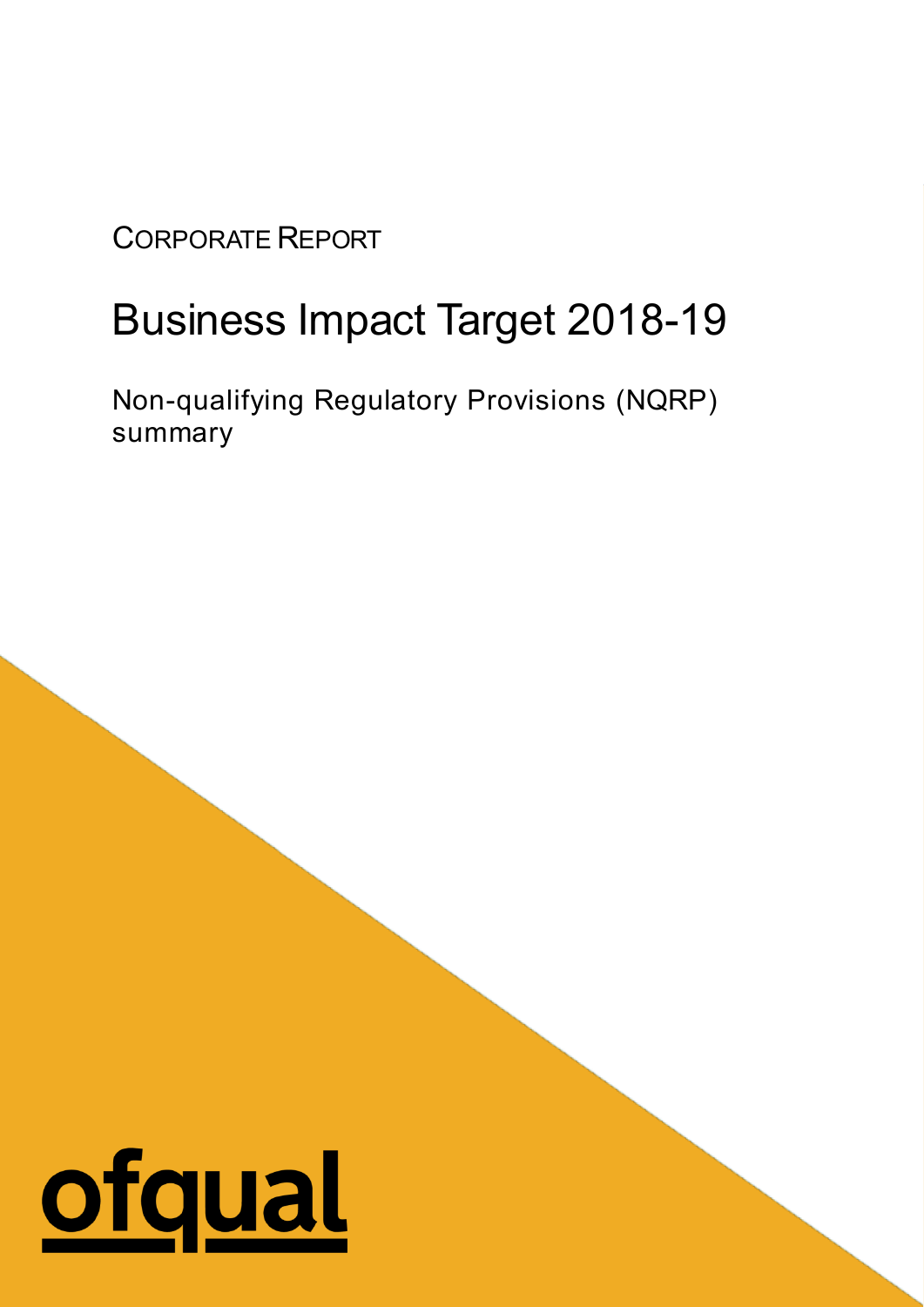## **Regulator:** Ofqual

## **Business Impact Target Reporting Period Covered:** 21 June 2018 – 20 June 2019

| <b>Excluded Category*</b>                                                                            | Summary of measure(s), including any impact data                                                                                                                                                                                                                                                                                                                                                                                                                                                                                                                                                                                                                                                                                                                                                                                                                                                                                                                                                                                                                                                                            |
|------------------------------------------------------------------------------------------------------|-----------------------------------------------------------------------------------------------------------------------------------------------------------------------------------------------------------------------------------------------------------------------------------------------------------------------------------------------------------------------------------------------------------------------------------------------------------------------------------------------------------------------------------------------------------------------------------------------------------------------------------------------------------------------------------------------------------------------------------------------------------------------------------------------------------------------------------------------------------------------------------------------------------------------------------------------------------------------------------------------------------------------------------------------------------------------------------------------------------------------------|
|                                                                                                      | where available                                                                                                                                                                                                                                                                                                                                                                                                                                                                                                                                                                                                                                                                                                                                                                                                                                                                                                                                                                                                                                                                                                             |
| Measures certified as being<br>below de minimis (measures<br>with an EANDCB below +/-<br>£5 million) | Ofqual made changes to its regulatory functions:<br>Revised rules and guidance regarding confidentiality of<br>assessment materials. The total costs were estimated<br>to be a £7.0 million one-off cost and £1.0 million per<br>annum (an EANDCB of £1.6 million) across 158<br>awarding organisations.<br>Implementation of the changes needed to deliver<br>$\bullet$<br>reformed functional skills qualifications. The financial<br>burden was estimated as a one-off cost of £2.2 million<br>and £640,000 per annum across 16 awarding<br>organisations <sup>1</sup> .<br>Proposed new assessment arrangements for GCSE<br>$\bullet$<br>Computer Science (9-1). The estimated net impact was<br>a one-off cost of £88,000 across four exam boards.<br>However, an annual saving of £350,000 until 2020,<br>when the new arrangements are in place is anticipated.<br>Changes to the review of marking, moderation and<br>$\bullet$<br>appeals of GCSE, AS, A level and Project<br>qualifications. The estimated costs for updating rules<br>and guidance was a total of £22,500 across five<br>awarding organisations. |
|                                                                                                      | Ofqual estimated minimal costs for the implementation of<br>new rules for:<br>GCSEs, AS and A level music and dance<br><b>Technical Qualifications</b><br>٠<br><b>End-Point Assessments</b><br>$\bullet$<br>Essential Digital Skills qualifications.<br>Ofqual estimated minimal costs for changes to the<br>following activities:<br>Continued development and functionality of its IT<br>system, the AO Portal<br>A revised list of qualification types<br>Changes to the recognition process to reduce burden<br>on potential awarding organisations                                                                                                                                                                                                                                                                                                                                                                                                                                                                                                                                                                     |
|                                                                                                      | Technical qualification rules added to the online Ofqual<br>handbook.                                                                                                                                                                                                                                                                                                                                                                                                                                                                                                                                                                                                                                                                                                                                                                                                                                                                                                                                                                                                                                                       |
| EU Regulations,<br><b>Decisions and Directives</b>                                                   | Following consideration of the exclusion category there are<br>no measures for the reporting period that qualify for these<br>exclusions.                                                                                                                                                                                                                                                                                                                                                                                                                                                                                                                                                                                                                                                                                                                                                                                                                                                                                                                                                                                   |

 $\overline{a}$  $1$  This is based on the June 2018 regulatory impact assessment. Currently 11 awarding organisations are offering new Functional Skills qualifications.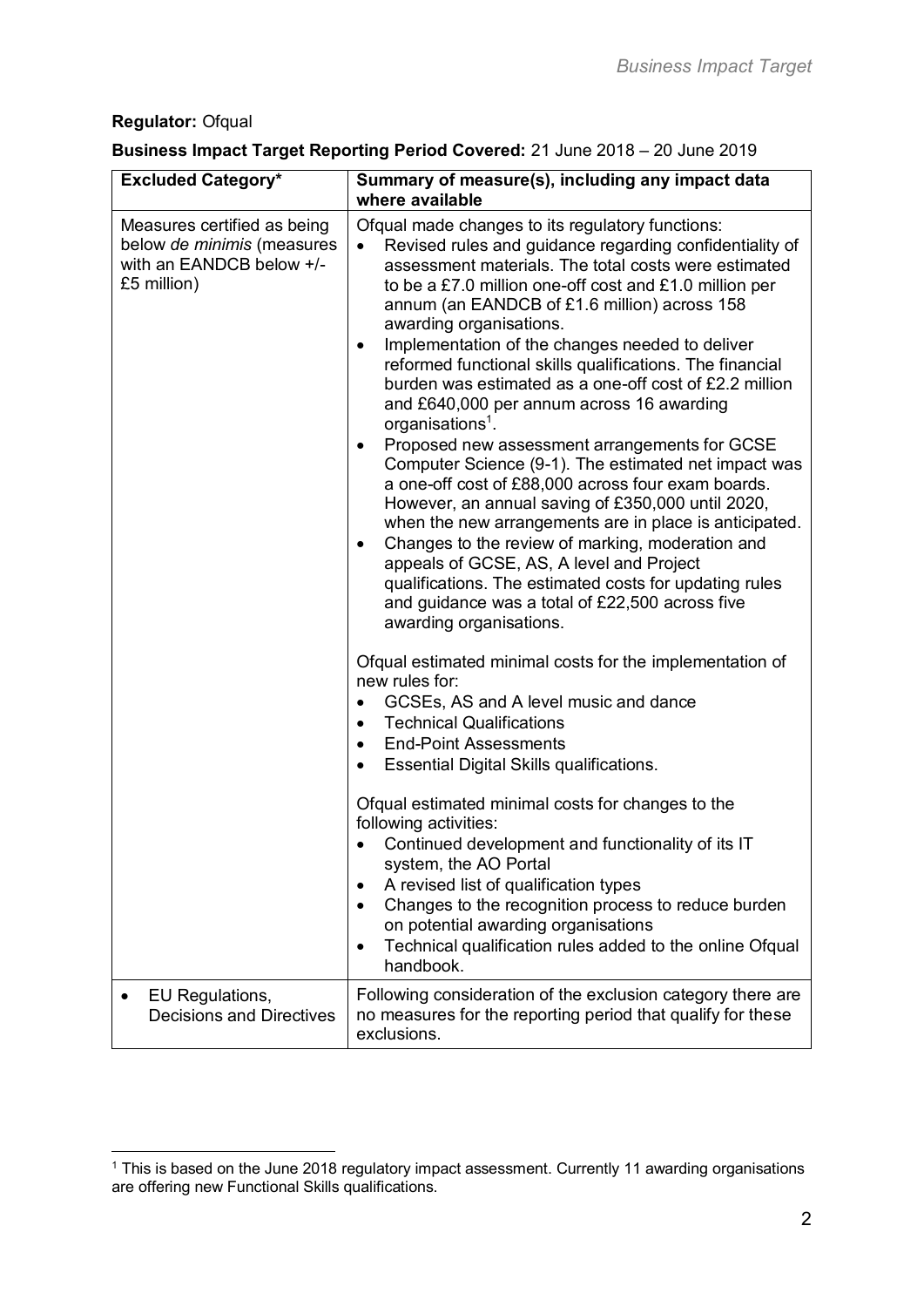| <b>Excluded Category*</b>                                                                                                                                                                                                                                                                                                                                                                                                                                                                                                                                                             | Summary of measure(s), including any impact data<br>where available                                                                                                                                                                                                                                                                                                                                                                                                                                                                                                                                                                                                                                                                                                                                                                                                                                                                                                                                                                                                                                                                                                                                                                                                                                                             |
|---------------------------------------------------------------------------------------------------------------------------------------------------------------------------------------------------------------------------------------------------------------------------------------------------------------------------------------------------------------------------------------------------------------------------------------------------------------------------------------------------------------------------------------------------------------------------------------|---------------------------------------------------------------------------------------------------------------------------------------------------------------------------------------------------------------------------------------------------------------------------------------------------------------------------------------------------------------------------------------------------------------------------------------------------------------------------------------------------------------------------------------------------------------------------------------------------------------------------------------------------------------------------------------------------------------------------------------------------------------------------------------------------------------------------------------------------------------------------------------------------------------------------------------------------------------------------------------------------------------------------------------------------------------------------------------------------------------------------------------------------------------------------------------------------------------------------------------------------------------------------------------------------------------------------------|
| and other international<br>obligations, including the<br>implementation of the<br>EU Withdrawal Bill and<br><b>EU Withdrawal</b><br>Agreement<br>Measures certified as<br>concerning EU<br><b>Withdrawal Bill</b><br>operability measures<br>Pro-competition<br>$\bullet$<br><b>Systemic Financial Risk</b><br>٠<br><b>Civil Emergencies</b><br>$\bullet$<br><b>Fines and Penalties</b><br>$\bullet$<br>Misuse of Drugs<br>$\bullet$<br>Measures certified as<br>$\bullet$<br>relating to the safety of<br>tenants, residents and<br>occupants in response to<br>the Grenfell tragedy |                                                                                                                                                                                                                                                                                                                                                                                                                                                                                                                                                                                                                                                                                                                                                                                                                                                                                                                                                                                                                                                                                                                                                                                                                                                                                                                                 |
| Casework                                                                                                                                                                                                                                                                                                                                                                                                                                                                                                                                                                              | Ofqual has undertaken casework activity in the following<br>areas which have involved some engagement with /<br>requests for information from awarding organisations.<br>Ofqual can report the following enforcement activity:<br>One notice of a Monetary Penalty (£175,000 issued<br>٠<br>with a Notice of Cost Recovery (£11,855).<br>Two directions to awarding organisations to take<br>$\bullet$<br>specific action<br>Nine undertakings by awarding organisations,<br>$\bullet$<br>accepted by Ofqual, setting out action they will take to<br>ensure ongoing compliance with the General<br>Conditions of Recognition.<br>Special Conditions imposed in six cases on five<br>$\bullet$<br>awarding organisations to support potential<br>investigations, or as part of the enforcement process,<br>and in two further cases for new organisations as part<br>of the recognition process.<br>Entry and Inspection Conditions imposed in three<br>٠<br>cases, although one was withdrawn before execution.<br>Ofqual received 83 applications or enquiries to the Exam<br>Procedures Review Service (EPRS) during the period.<br>Seven completed applications required a substantive<br>response from the awarding organisations before the case<br>could be concluded, including three that required an EPRS<br>hearing. |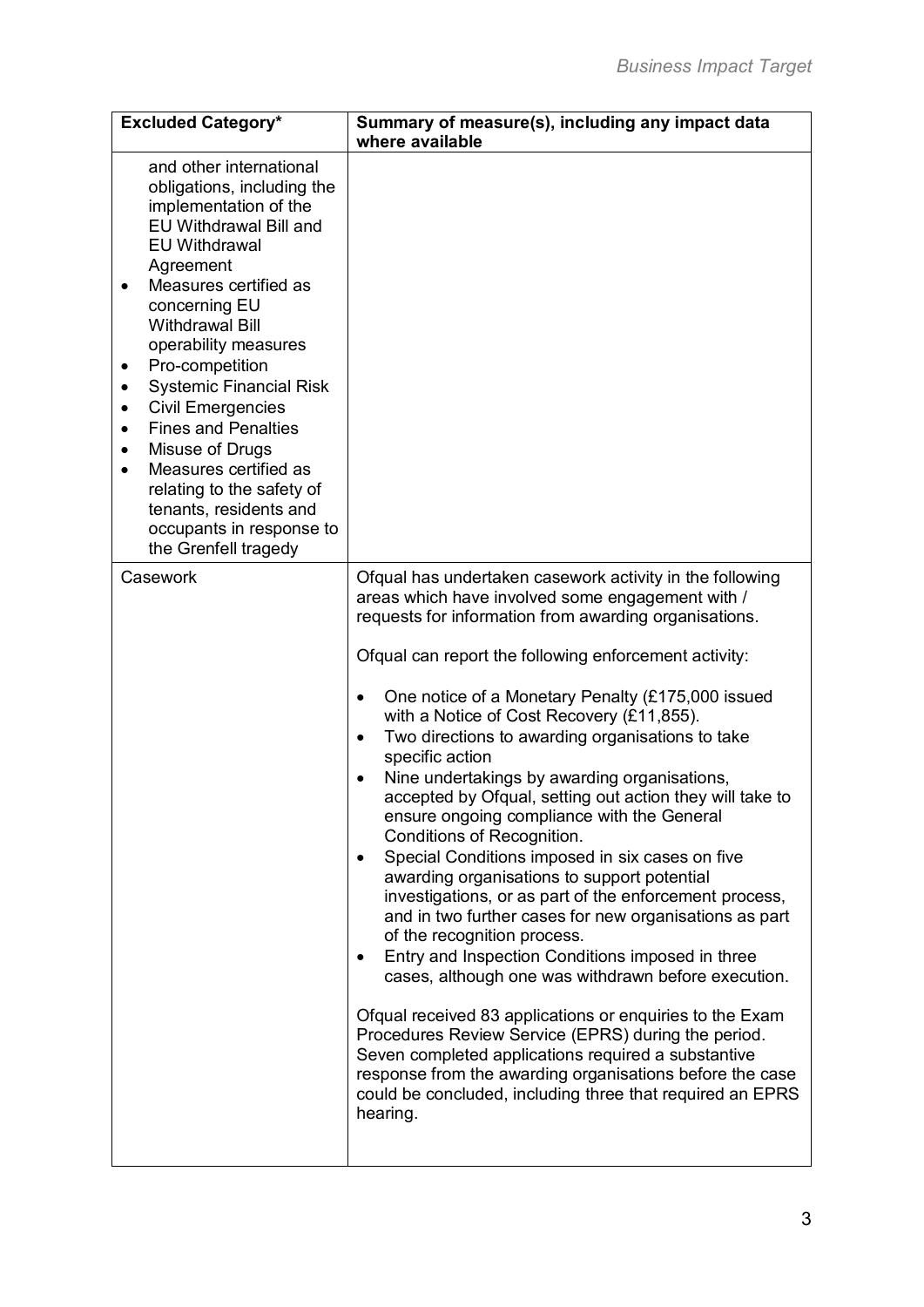| <b>Excluded Category*</b>                  | Summary of measure(s), including any impact data<br>where available                                                                                                                                                                                                                                                                                                                                                                                                                                                                                                                                                                                                  |
|--------------------------------------------|----------------------------------------------------------------------------------------------------------------------------------------------------------------------------------------------------------------------------------------------------------------------------------------------------------------------------------------------------------------------------------------------------------------------------------------------------------------------------------------------------------------------------------------------------------------------------------------------------------------------------------------------------------------------|
|                                            | Ofqual completed 31 audit visits, six investigation visits<br>and issued 100 recognition application decisions. In the<br>2018/19 financial year, Ofqual handled 391 complaints<br>about awarding organisations and received 94<br>whistleblowing disclosures.                                                                                                                                                                                                                                                                                                                                                                                                       |
| Education, communications<br>and promotion | Ofqual communicates regularly with awarding<br>organisations to keep them informed of Ofqual's existing<br>and proposed regulatory requirements and for<br>transparency purposes. This is done through stakeholder<br>events, workshops and via a range of media activities<br>including Portal articles, Responsible Officer letters,<br>publications and guidance on the Ofqual website. Ofqual<br>held its annual conference to meet with the regulated<br>qualifications community and engage on key topics.                                                                                                                                                     |
|                                            | The key areas of regulation Ofqual communicated about<br>included:<br>Context of our rules - through 'Ofqual explains'                                                                                                                                                                                                                                                                                                                                                                                                                                                                                                                                               |
|                                            | videos.<br>Findings from audits - high-level summaries of<br>$\bullet$<br>findings from audits shared with awarding<br>organisations.<br>New Ofqual logo - use of the new Ofqual logo on<br>certificates.                                                                                                                                                                                                                                                                                                                                                                                                                                                            |
| Activity related to policy<br>development  | Ofqual formally consulted on all the entries referred to in<br>the de minimis section above. In addition the following<br>proposed changes have also been consulted on:<br>Moderation and verification of centre assessment<br>judgements.<br>Reform of the Exam Procedures Review Service.<br><b>Digital Functional Skills.</b>                                                                                                                                                                                                                                                                                                                                     |
|                                            | <b>Research activity:</b><br>Key areas of research Ofqual has undertaken that has<br>involved engagement with/requests for information from<br>various awarding organisations:                                                                                                                                                                                                                                                                                                                                                                                                                                                                                       |
|                                            | Moderation and verification - to gain deeper<br>$\bullet$<br>understanding of moderation practices, processes and<br>mark scaling.<br>Improving awarding - to develop improved methods<br>$\bullet$<br>for maintaining GCSE and A level grading standards.<br><b>Summer awarding monitoring - to monitor the</b><br>$\bullet$<br>summer series of examinations.<br><b>Grading</b> - Ofqual published a report exploring grading<br>$\bullet$<br>in Vocational and Technical qualifications competence-<br>based assessment.<br>Fee Transparency - Ofqual issued a call for evidence<br>$\bullet$<br>from awarding organisations on qualification fee<br>information. |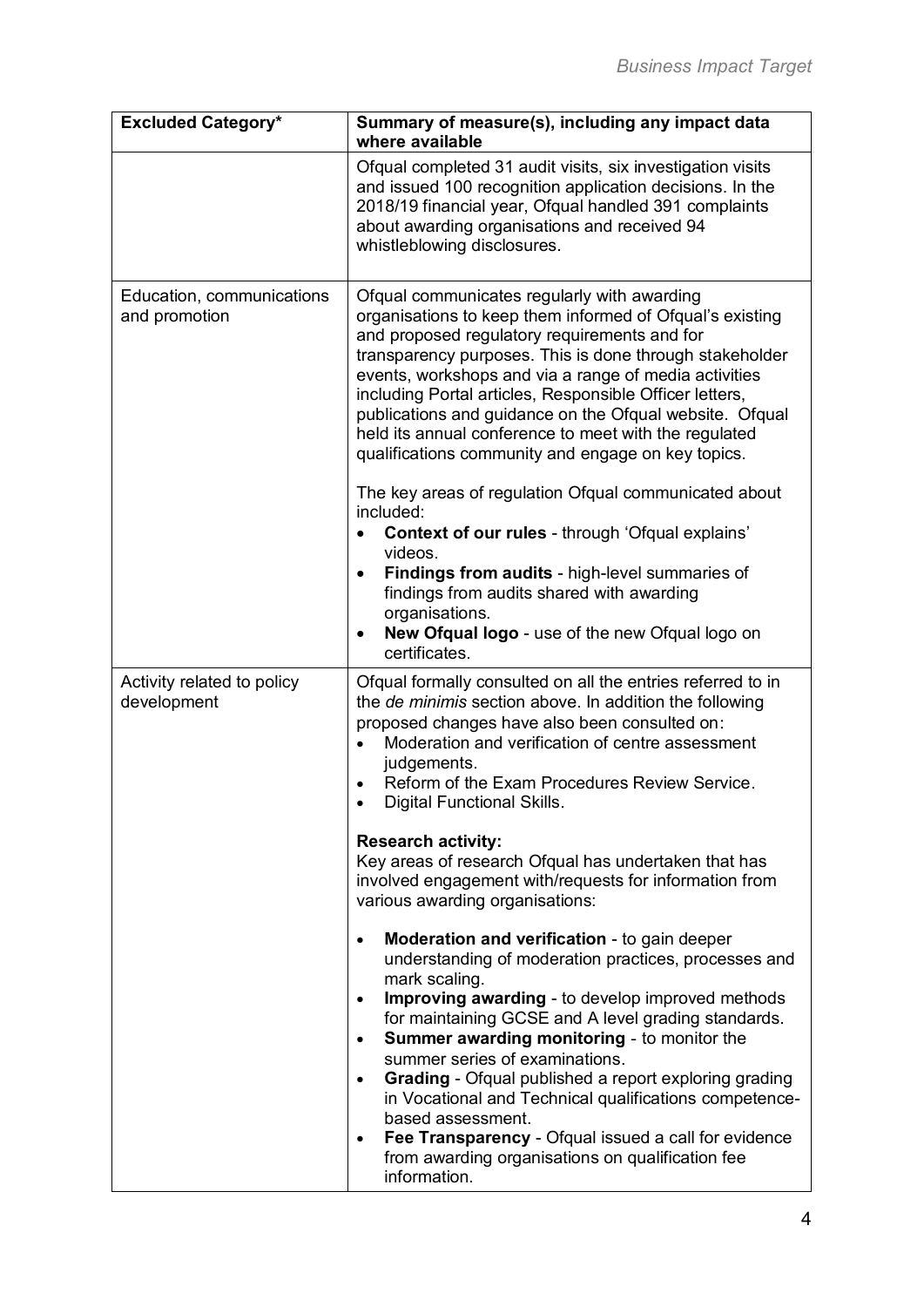| <b>Excluded Category*</b>             | Summary of measure(s), including any impact data<br>where available                                                                                                                                                                                                                                                                                                                                   |
|---------------------------------------|-------------------------------------------------------------------------------------------------------------------------------------------------------------------------------------------------------------------------------------------------------------------------------------------------------------------------------------------------------------------------------------------------------|
|                                       | <b>Qualification Price Index</b> - Ofqual issued a request<br>for pricing information from awarding organisations to<br>create a new pilot research project looking at changes<br>in qualification prices.<br>Inter-subject comparability - to consider whether<br>$\bullet$<br>there were grounds for an adjustment to standards in A<br>level modern foreign language or science<br>qualifications. |
|                                       | <b>Evaluation of reform</b> - Ofqual is gathering information<br>from awarding organisations and teachers to help us<br>evaluate the impact of new rules implemented as part of<br>the reforms to GCSE, A and AS level qualifications.                                                                                                                                                                |
|                                       | National Reference Test (NRT) - For the first time in<br>summer 2019, Ofqual will use NRT results to consider<br>whether to adjust grade standards in GCSE English<br>language and/or maths.                                                                                                                                                                                                          |
| Changes to management of<br>regulator | Following consideration of the exclusion category there are<br>no measures for the reporting period that qualify for the<br>exclusion.                                                                                                                                                                                                                                                                |

\* For detailed guidance on the exclusion categories, please see <https://www.gov.uk/government/publications/better-regulation-framework>